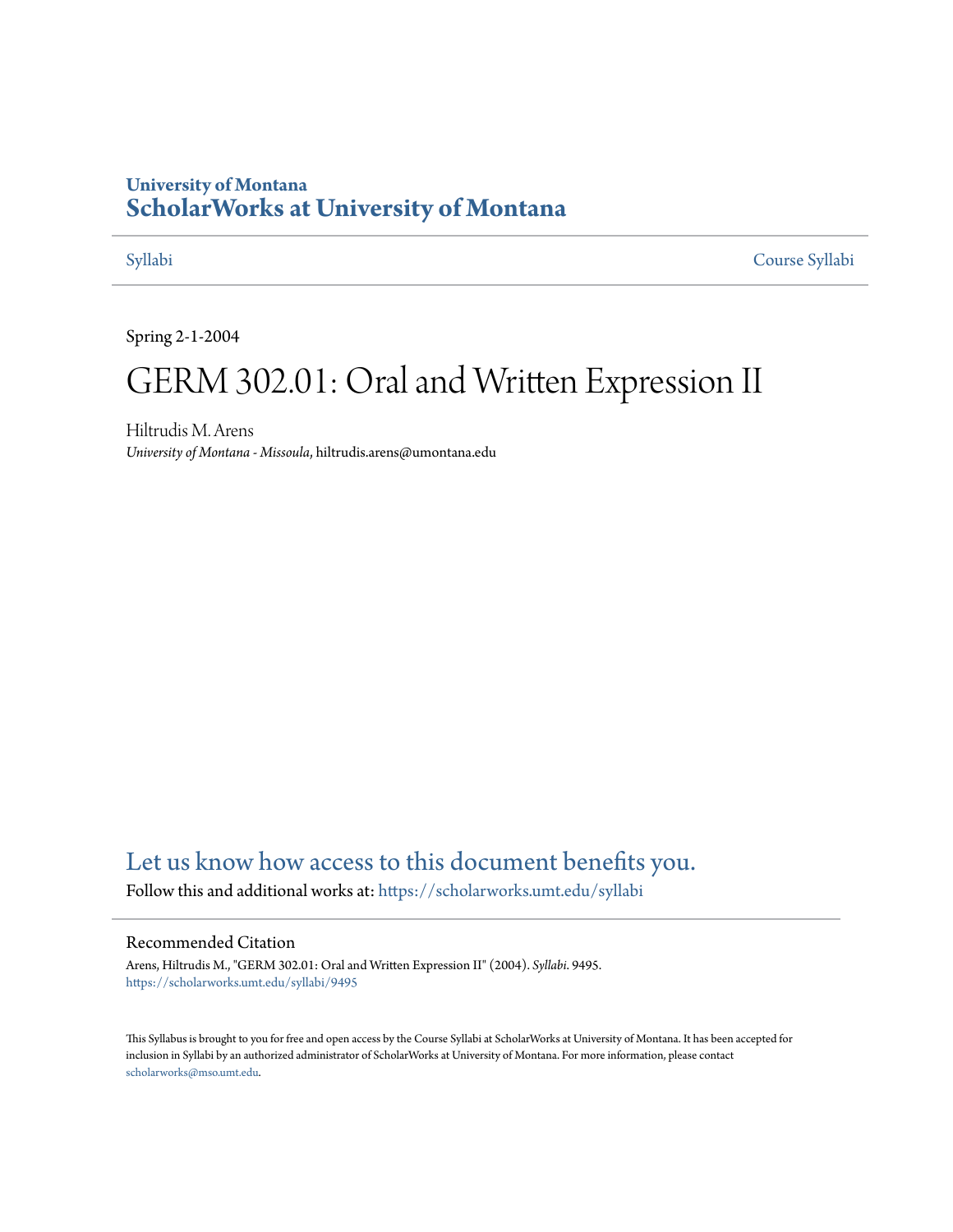**Oral and Written Expression II SPRING 2004 German 302** Sect. 01 MWF 9:10-10:00; LA 305

Professor Hiltrud Arens Office Hours: Die: 9:00-10:00; 12:00-1:00 Uhr MoFr: 12:00-1:00; Mitt: 1:00-2:00 Uhr oder nach Vereinbarung Tel: 243-5634 (Büro); 728-9193 (Privat) Email: [harens@selway.umt.edu](mailto:harens@selway.umt.edu) 

**Course Statement:** This course emphasizes advanced development of the four linguistic skills: oral and written expression, listening comprehension and reading. To achieve this goal, the course will focus on (1) perfecting skills already learned, (2) use of more advanced structures and vocabulary, (3) enrichment of cultural knowledge, and (4) reading of literary texts. These texts and other resources will provide the material for oral discussion and written work in class, as well as prepared oral presentations as drama sketches prepared as group projects and written compositions (see grade breakdown below). Creativity of expression and soundness of style are major goals.

The basic material for the course will be the literary works in the textbooks and the textbook itself. However, supplementary video (and audio) materials and short newspaper or journal articles will also be used as the basis for discussion and exercise (written and oral). Students will be expected to keep current with reading and writing assignments, but also to devote time outside of class to practice, in order to enable a challenging level of class discussion.

**Required texts:** Der treffende Ausdruck, by Brigitte M. Turneaure, 2nd Edition, 1996. (W.W. Norton & Company Publishers)

**Recommended texts**: Langenscheidt's New College Dictionary or equivalent bilingual dictionary.

**Oral and Written Expression II** will cover several chapters of Der treffende Ausdruck. from chapter 7-12 onwards

### **Course requirements**:

| Oral classroom participation, attendance |                         | (41@2) | 82  |
|------------------------------------------|-------------------------|--------|-----|
| Assignments:                             | 1 oral presentation     |        | 28  |
|                                          | 4 quizzes               |        | 40  |
|                                          | 5 written compositions* | (5@60) | 300 |
|                                          | 1 Midterm Exam          |        | 100 |
|                                          | 1 Final Exam            |        | 150 |
|                                          |                         |        |     |

\*Note: written assignments must be typewritten !!! 700